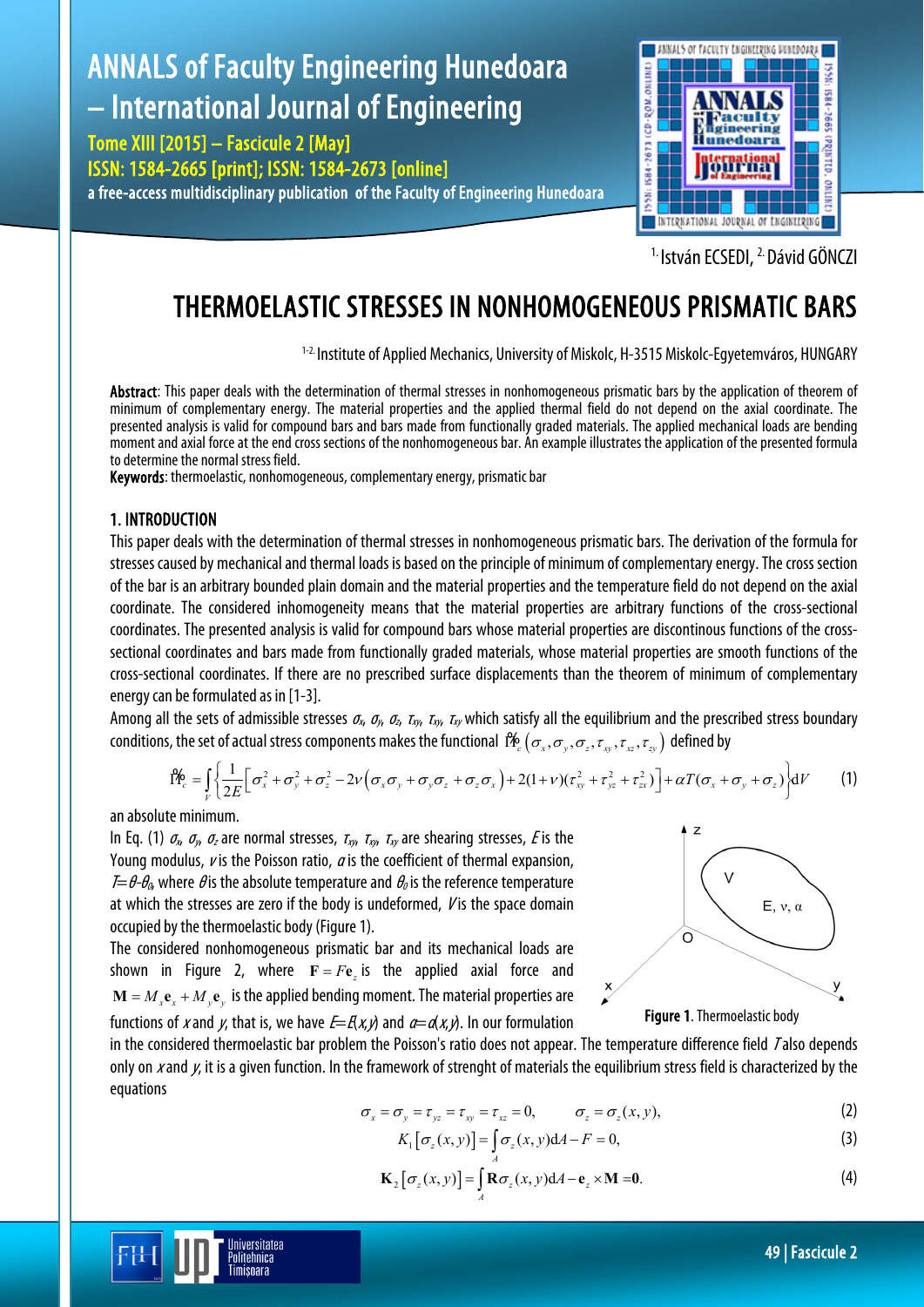

Figure 2. Nonhomogeneous prismatic bar Eqs. (2-4) refer to the coordinate system  $Oxyz$  with unit vectors  ${\bf e}_x, {\bf e}_y, {\bf e}_z$  and

$$
\mathbf{R} = x\mathbf{e}_x + y\mathbf{e}_y, \tag{5}
$$

the cross between two vectors in Eq. (4) denotes their vectorial product and the cross section of the nonhomogeneous bar is A. Here we note that axis z is the E-weighted center line of the nonhomogeneous bar, it connects of E-weighted centres of cross sections. The *E*-weighted centre  $C_f$  is defined by the next equation:

$$
\int_{A} E(x, y) \mathbf{R} dA = \mathbf{0}.
$$
 (6)

The state of stresses are independent of the axial coordinate  $z$  from this it follows that the axial force and bending moment do not change along axis z. The complementary energy of nonhomogeneous bar according to Eq. (1) is as follows

$$
\hat{\Pi}_{c}^{\mathbf{b}} = L \int_{A} \left\{ \frac{1}{2E(x, y)} \left[ \sigma_{z}(x, y) \right]^{2} + \alpha(x, y) T(x, y) \sigma_{z}(x, y) \right\} dA, \tag{7}
$$

where L is the lenght of the bar (Figure 2). Let  $\Pi_c[\sigma_s(x, y)]$  be defined as

$$
\Pi_c = \int_A \left\{ \frac{1}{2E(x, y)} \left[ \sigma_z(x, y) \right]^2 + \alpha(x, y) T(x, y) \sigma_z(x, y) \right\} dA.
$$
 (8)

### 2. THE DETERMINATION OF STRESS FIELD

According to the minimum of complementary energy we look for the minimum of  $\Pi_{c}[\sigma_{c}(x, y)]$  under the subsidiary conditions given by Eqs. (3), (4). The method of Lagrange multipliers will be used [4, 5]. We define a new functional which contains the constraints given by Eqs. (3) and (4)

$$
F[\sigma_z(x, y), \lambda_1, \lambda_2] = \Pi_c[\sigma_z(x, y)] - \lambda_1 K_1[\sigma_z(x, y)] - \lambda_2 \cdot \mathbf{K}_2[\sigma_z(x, y)].
$$
\n(9)

In Eq. (9) the scalar product of two vectors is indicated by dot. The necessary condition of minimum is formulated by the next varational equation

$$
\delta F = \int_{A} \left\{ \frac{\sigma_z(x, y)}{E(x, y)} + \alpha(x, y)T(x, y) - \lambda_1 - \lambda_2 \cdot \mathbf{R} \right\} \delta \sigma_z dA - \delta \lambda_1 \left[ \int_{A} \sigma_z(x, y) dA - F \right]
$$
  
-  $\delta \lambda_2 \cdot \left[ \int_{A} \mathbf{R} \sigma_z(x, y) dA - \mathbf{e}_z \times \mathbf{M} \right] = 0.$  (10)

Since  $\delta \sigma_z$ ,  $\delta \lambda_1$ ,  $\delta \underline{\lambda_2}$  are arbitrary we obtain the following equations from Eq. (10)

$$
\sigma_z(x, y) = E(x, y) [\lambda_1 + \lambda_2 \cdot \mathbf{R} - \alpha(x, y) T(x, y)], \tag{11}
$$

$$
F = \int_{A} \sigma_z(x, y) dA, \quad \mathbf{e}_z \times \mathbf{M} = \int_{A} \mathbf{R} \sigma_z(x, y) dA.
$$
 (12)

Combination of Eq. (6) with Eqs. (11) and (12) gives

$$
\lambda_1 = \frac{F + N_T}{A_E}, \quad N_T = \int_A E(x, y) \alpha(x, y) T(x, y) dA. \tag{13}
$$

In Eq.  $(13)_{1}$ 

$$
A_E = \int_A E(x, y) \mathrm{d}A \,. \tag{14}
$$

Substitution of Eq.  $(12)_2$  into Eq.  $(11)$  yields the next expression

$$
\lambda_1 \int_A E(x, y) \mathbf{R} dA + \lambda_2 \cdot \int_A E(x, y) \mathbf{R} \cdot \mathbf{R} dA - \int_A E(x, y) \alpha(x, y) \mathbf{R} T(x, y) dA = \mathbf{e}_z \times \mathbf{M}.
$$
 (15)

Here the circle between two vectors denotes their tensorial (dyadic) product. We introduce the Euler tensor

$$
\mathbf{I} = \int_{A} E(x, y) \mathbf{R} \, \mathbf{O} \, \mathbf{R} \, \mathrm{d}A = I_{y} \mathbf{e}_{x} \, \mathbf{O} \mathbf{e}_{x} + I_{xy} \left( \mathbf{e}_{x} \, \mathbf{O} \mathbf{e}_{y} + \mathbf{e}_{y} \, \mathbf{O} \mathbf{e}_{x} \right) + I_{x} \mathbf{e}_{y} \, \mathbf{O} \mathbf{e}_{y}, \tag{16}
$$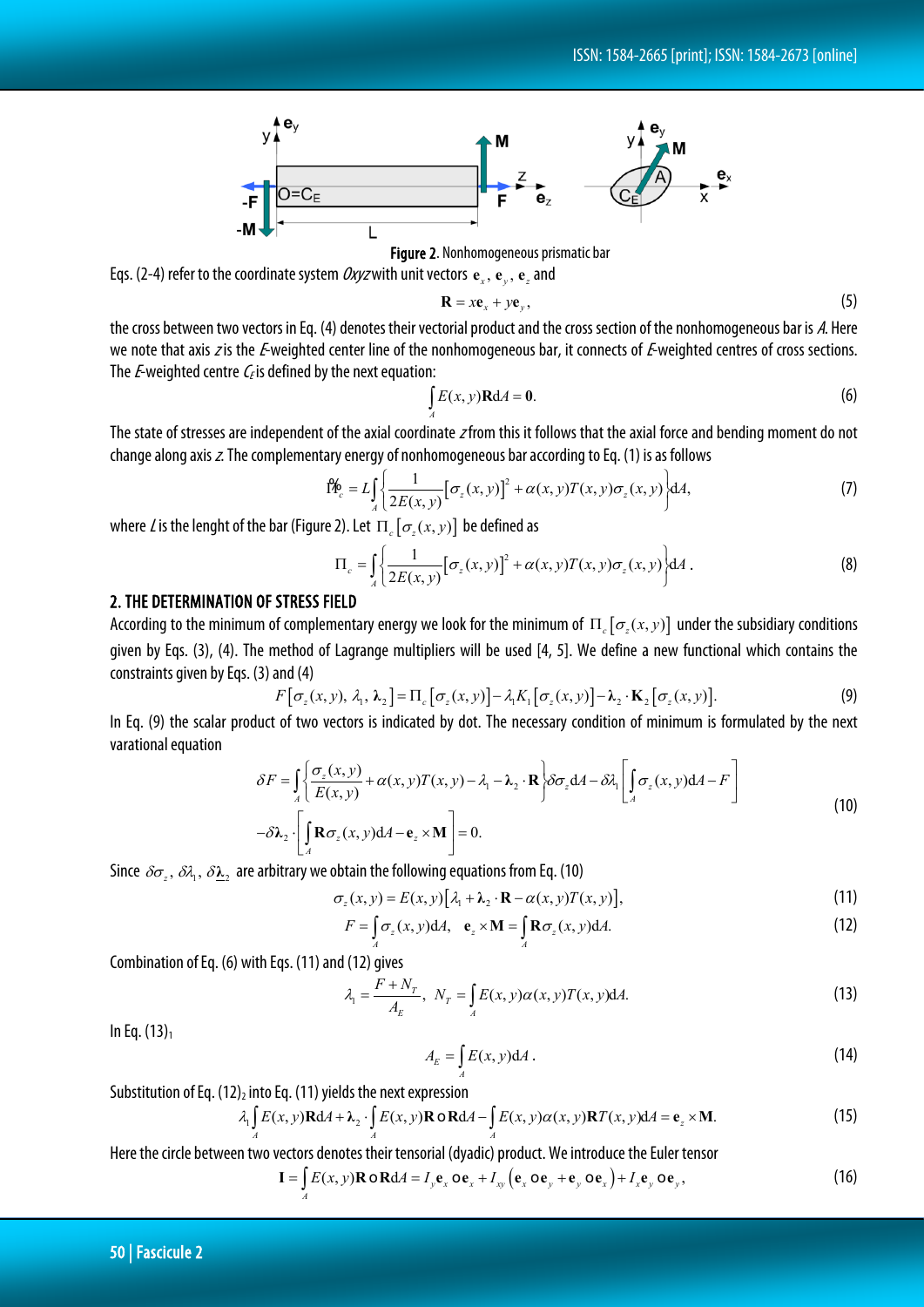where

$$
I_x = \int_A E(x, y) x^2 dA, \quad I_{xy} = \int_A E(x, y) xy dA, \quad I_y = \int_A E(x, y) y^2 dA.
$$
 (17)

Let  $M<sub>7</sub>$  be defined as

$$
\mathbf{e}_z \times \mathbf{M}_T = \int_A E(x, y) \alpha(x, y) \mathbf{R} T(x, y) dA. \tag{18}
$$

In Eq. (15) the coefficient of  $\lambda_1$  vanishes, that is we have

$$
\mathbf{I} \cdot \mathbf{\lambda}_2 = \mathbf{e}_z \times \mathbf{M}_T + \mathbf{e}_z \times \mathbf{M}.\tag{19}
$$

Denote the unit vector in direction of  $\lambda_2$  is  $m = m_x e_x + m_y e_y$ , which means that  $\lambda_2 = \lambda_2 m$ . Let  $n = m \times e_z = n_x e_x + n_y e_y$  be. From Eq. (19) we get

$$
\lambda_2(\mathbf{I} \cdot \mathbf{m}) \times \mathbf{e}_z = \lambda_2 \mathbf{I} \cdot \mathbf{n} = (\mathbf{e}_z \times \mathbf{M}_T) \times \mathbf{e}_z + (\mathbf{e}_z \times \mathbf{M}) \times \mathbf{e}_z = \mathbf{M}_T + \mathbf{M}, \quad \lambda_2 \mathbf{I} \cdot \mathbf{n} = \mathbf{M}_T + \mathbf{M}.
$$
 (20)

From Eq. (20) it follows that

$$
\lambda_2 \mathbf{n} = \mathbf{I}^{-1} \cdot (\mathbf{M}_T + \mathbf{M}). \tag{21}
$$

Eq. (21) gives a possibility to obtain the unit vectos n

$$
\mathbf{n} = \frac{\mathbf{I}^{-1} \cdot (\mathbf{M}_T + \mathbf{M})}{\left|\mathbf{I}^{-1} \cdot (\mathbf{M}_T + \mathbf{M})\right|}.
$$
 (22)

On the other hand from Eq. (20) we have

$$
\lambda_2 \mathbf{n} \cdot \mathbf{I} \cdot \mathbf{n} = \mathbf{M}_T \cdot \mathbf{n} + \mathbf{M} \cdot \mathbf{n},\tag{23}
$$

that is

$$
\lambda_2 = \frac{M_{Tn} + M_n}{I_n}, \quad I_n = \mathbf{n} \cdot \mathbf{I} \cdot \mathbf{n} = I_x n_y^2 + 2I_{xy} n_y n_x + I_y n_x^2 \quad M_{Tn} = \mathbf{M}_T \cdot \mathbf{n}, \quad M_n = \mathbf{M} \cdot \mathbf{n}.
$$

In Eq. (11)

$$
\lambda_2 \cdot \mathbf{R} = \lambda_2 \mathbf{m} \cdot \mathbf{R} = \lambda_2 \left( \mathbf{e}_z \times \mathbf{n} \right) \cdot \mathbf{R} = \lambda_2 \left( x m_x + y m_y \right) = \lambda_2 \left( y n_x - x n_y \right). \tag{25}
$$

Summarizing the results obtained the following formula can be derived for the  $\sigma$ 

$$
\sigma_z(x, y) = E(x, y) \left\{ \frac{F + N_T}{A_E} + \frac{M_n + M_{T_n}}{I_n} \left( y n_x - x n_y \right) - \alpha T \right\}.
$$
 (26)

# 3. EXAMPLE

The cross section of the considered bar is shown in Figure 3. This cross section is made of two different homogeneous materials with Young moduli  $E=E$ ,  $E=3E$  and the coefficients of linear thermal expansion  $a= a$ ,  $a=2a$ . There are no applied mechanical loads, that is  $F = 0$ ,  $M = 0$ . The temperature difference  $F=$  constant on the whole cross section. For homogeneous cross section the uniform temperature does not produce any stress field, the homogeneous bar is stress free. The position of the E-weighted centre of cross section is given in Figure 3. The elements of Euler tensor are

$$
I_x = 514Ec^4, I_y = 64Ec^4, I_{xy} = -96Ec^4.
$$
 (27)

A simple computation gives

$$
A_E = 48Ec^2. \tag{28}
$$

From Eq. (18) we get

$$
\mathbf{M}_{T} = T \left[ \int_{A} E(x, y) \alpha(x, y) \mathbf{R} \mathrm{d}A \right] \times \mathbf{e}_{z} = 24 E \alpha T c^{3} \mathbf{e}_{x} + 48 E \alpha T c^{3} \mathbf{e}_{y}. \tag{29}
$$

Application of formula (22) gives

$$
\mathbf{n} = 0.9751 \mathbf{e}_x + 0.2216 \mathbf{e}_y. \tag{30}
$$

From Eq. (16) and Eq.  $(24)_2$  it follows that

$$
I_n = I_x n_y^2 + 2I_{xy} n_y n_x + I_y n_x^2 = 44.5073 Ec^4.
$$
\n(31)

Eq. (13)<sub>2</sub> for  $N<sub>T</sub>$ gives

$$
N_{T} = 72E\alpha Tc^{2},\tag{32}
$$

and from Eqs.  $(24)_4$  and  $(29)$  we get

$$
M_{Tn} = 34.036E\alpha Tc^3. \tag{33}
$$

By the use of above computed values we can determine the stress field of composite bar caused by uniform temperature field. We determine the normal stresses at points  $A-4c$ ,  $2d$  and  $A(8c, -2d)$ . The computation gives